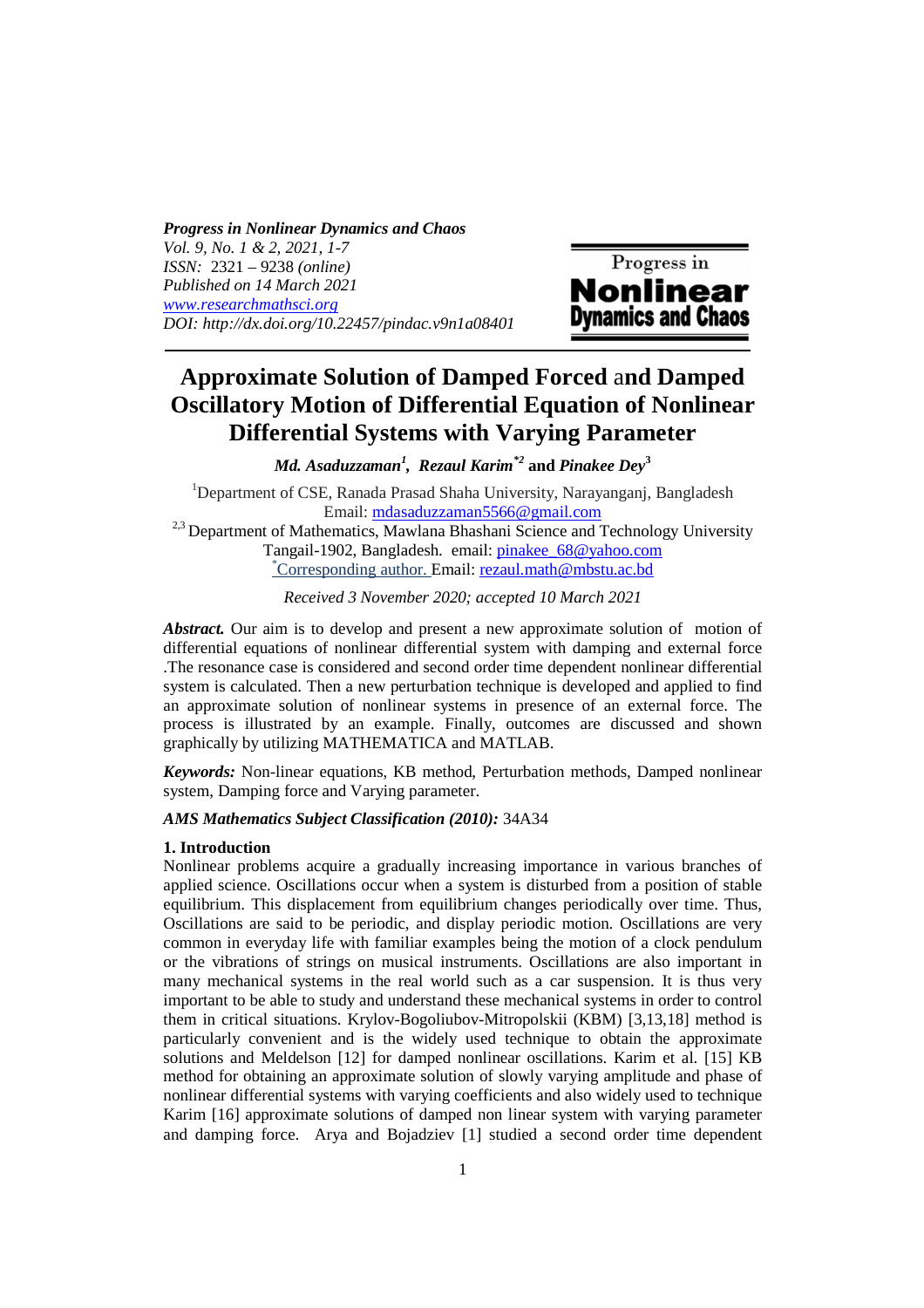#### Md. Asaduzzaman, Rezaul Karim and Pinakee Dey

differential equation with damping, slowly varying coefficients and small time delay in which a non-periodic external force acted. Shamsul [19] has presented a unified method for solving an *n*-th order differential equation (autonomous) characterized by oscillatory, damped oscillatory and non-oscillatory processes. Finally we obtain an Approximate solution of motion and damped forced motion of differential equation of nonlinear differential systems with varying coefficient.

## **2**. **Methods and materials**

We now consider an important special case of forced motion. That is, we not only consider the effect of damping upon the mass on the spring but also the effect upon it of a periodic external impressed force F defined by  $F(t) = F_1 \cos \omega t$  for all  $t \ge 0$ , where  $F_1$ and ω are constants .Then the basic differential equation is

$$
m\frac{d^2x}{dt^2} + a\frac{dx}{dt} + kx = F_1 \cos\omega t
$$
 (2.1)

 $\frac{dt^2}{dt^2}$  at Dividing through by *m* and letting

$$
\frac{a}{m} = 2b, \frac{k}{m} = \lambda^2 \text{ and } \frac{F_1}{m} = E_1
$$
 (2.2)

This takes the more convenient form

$$
\frac{d^2x}{dt^2} + 2b\frac{dx}{dt} + \lambda^2 \ x = E_1 \cos\omega t \tag{2.3}
$$

We shall assume that the positive damping constant *a* is small enough so that the  $\frac{d^2x}{dt^2} + 2b\frac{dx}{dt} + \lambda^2 x = E_1 \cos\omega t$  (2.3) damping is less than critical .In other words we assume that  $b < \lambda$ . Hence by Equation the complementary function of Equation (2.2) can be written

$$
x_c = ce^{-bt}\cos(\sqrt{\lambda^2 - b^2t} + \emptyset)
$$
 (2.4)

We shall now find a particular integral of (2.2) by the method of undetermined coefficients. Let

$$
x_p = A\cos\omega t + B\sin\omega t \tag{2.5}
$$

Then 
$$
\frac{dx_p}{dt} = -\omega A sin \omega t + \omega B cos \omega t
$$
 (2.6)

 $d^2x_p$ 

 $\frac{\partial^2 u}{\partial t^2} = -\omega^2 A \cos \omega t - \omega^2 B \sin \omega t.$ Substituting into Equation (2.2), we have  $[-2b\hbar\omega A + (\lambda^2 - \omega^2)B]sin\omega t + [(\lambda^2 - \omega^2)A + 2b\omega B]cos\omega t = E_1cos\omega t.$ Thus, we have the following two equations from which to determine A and B:  $-2bh\omega A+(\lambda^2-\omega^2)B=0,$  $(\lambda^2 - \omega^2)A + 2b\omega B = E_1,$ Solving these ,we obtain  $A = \frac{E_1(\lambda^2 - \omega^2)}{( \lambda^2 - \omega^2)^2 + 4h^2}$  $(\lambda^2-\omega^2)^2+4b^2\omega^2$  $B = \frac{2b\omega E_1}{(\lambda^2 - \omega^2)^2 + 4b^2\omega^2}$ Substituting these values into equation (2.4), we obtain a particular integral in the form  $x_p = \frac{E_1}{(\lambda^2 - \omega^2)^2}$  $\frac{E_1}{(\lambda^2-\omega^2)^2+4b^2\omega^2}$  [  $(\lambda^2-\omega^2)cos\omega t + 2b\omega sin\omega t$  ] We now put this in the alternative "phase angle" form; we write  $(\lambda^2 - \omega^2) cos \omega t + 2 b \omega sin \omega t$  $= \sqrt{(\lambda^2 - \omega^2)^2 + 4b^2 \omega^2} \left[\frac{(\lambda^2 - \omega^2)}{\sqrt{(\lambda^2 - \omega^2)^2 + 4b^2 \omega^2}}\right]$  $\frac{(\lambda^2-\omega^2)}{\sqrt{(\lambda^2-\omega^2)^2+4b^2\omega^2}}\cos\omega t+\frac{2b\omega}{\sqrt{(\lambda^2-\omega^2)^2}}$  $\sqrt{(\lambda^2-\omega^2)^2+4b^2\omega^2}}$ sin $\omega t$ ]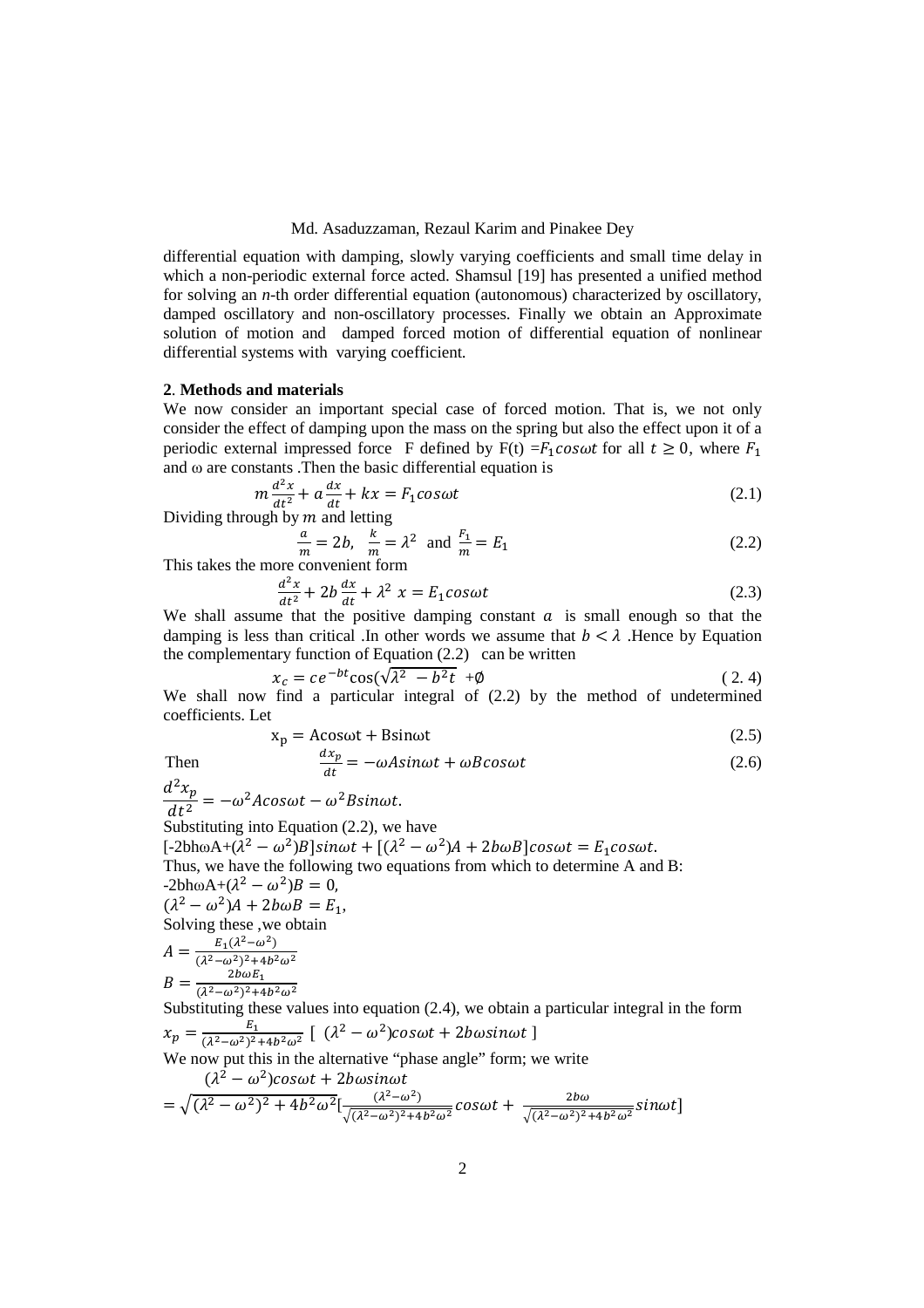Approximate Solution of Damped Forced and Damped Oscillatory Motion of Differential Equation of Nonlinear Differential Systems with Varying Parameter

$$
= \sqrt{(\lambda^2 - \omega^2)^2 + 4b^2 \omega^2} \left[ \cos\omega t \cos\theta + \sin\omega t \sin\theta \right]
$$
  
where  

$$
\cos \theta = \frac{(\lambda^2 - \omega^2)}{\sqrt{(\lambda^2 - \omega^2)^2 + 4b^2 \omega^2}}
$$
  

$$
\sin \theta = \frac{2b\omega}{\sqrt{(\lambda^2 - \omega^2)^2 + 4b^2 \omega^2}}
$$
  
Thus the particular integral in the form  

$$
x_p = \frac{E_1}{(\lambda^2 - \omega^2)^2 + 4b^2 \omega^2} \cos(\omega t - \theta),
$$
 (2.7)

Where  $\theta$  is determined from Equations (2.6). Using (2.3) and (2.7) the general solution of Equation (2.2) is

$$
x = x_c + x_p
$$
  
=  $ce^{-bt}\cos(\sqrt{\lambda^2 - b^2t} + \phi) + \frac{E_1}{(\lambda^2 - \omega^2)^2 + 4b^2\omega^2} \cos(\omega t - \theta),$  (2.8)

## **3. Example**

The basic differential equation for the motion is

$$
m \frac{d^2x}{dt^2} + a \frac{dx}{dt} + kx = F(t)
$$
  
(2.9)  
Here  $m = \frac{w}{g} = \frac{16}{32} = \frac{1}{2} (slug)$ ,  $a = 2, k = 10, and F(t) = 5\cos 2t$ .  
Thus Equation (2.9) becomes  

$$
\frac{1}{2} \frac{d^2x}{dt^2} + 2 \frac{dx}{dt} + 10x = 5\cos 2t
$$
  
Or  

$$
\frac{d^2x}{dt^2} + 4 \frac{dx}{dt} + 20x = 10\cos 2t
$$
  
The initial conditions are

$$
x(0) = 0x'(0) = 0.
$$
 (2.11)

The auxiliary equation of the homogeneous equation corresponding to (3.10) is  $r^2 + 4r + 20 = 0$ ; its root are  $-2 \pm 4i$ . Thus the complementary function of Equation (3.10) is  $x_c = e^{-2t} (c_1 \sin 4t + c_2 \cos 4t)$ .

where  $c_1$  and  $c_2$  are arbitrary constants . Using the method of undetermined coefficients to obtain a particular integral ,we let  $x_p = A\cos 2t + B\sin 2t$ .

Upon differentiating and substituting into 2.10, we find the following equation for the determination of A and B

 $-8A + 16B = 0$ ,

 $16A + 8B = 10$ . Solving these, we find  $A = \frac{1}{2}$ ,  $B = \frac{1}{4}$ Thus a particular integral is

$$
x_p = \frac{1}{2}\cos 2t + \frac{1}{4}\sin 2t
$$
  
And the general solution of 2.10 is

 $x = x_c + x_p$  $= e^{-2t} (c_1 \sin 4t + c_2 \cos 4t) + \frac{1}{2} \cos 2t + \frac{1}{4} \sin 2t$  (2.12.)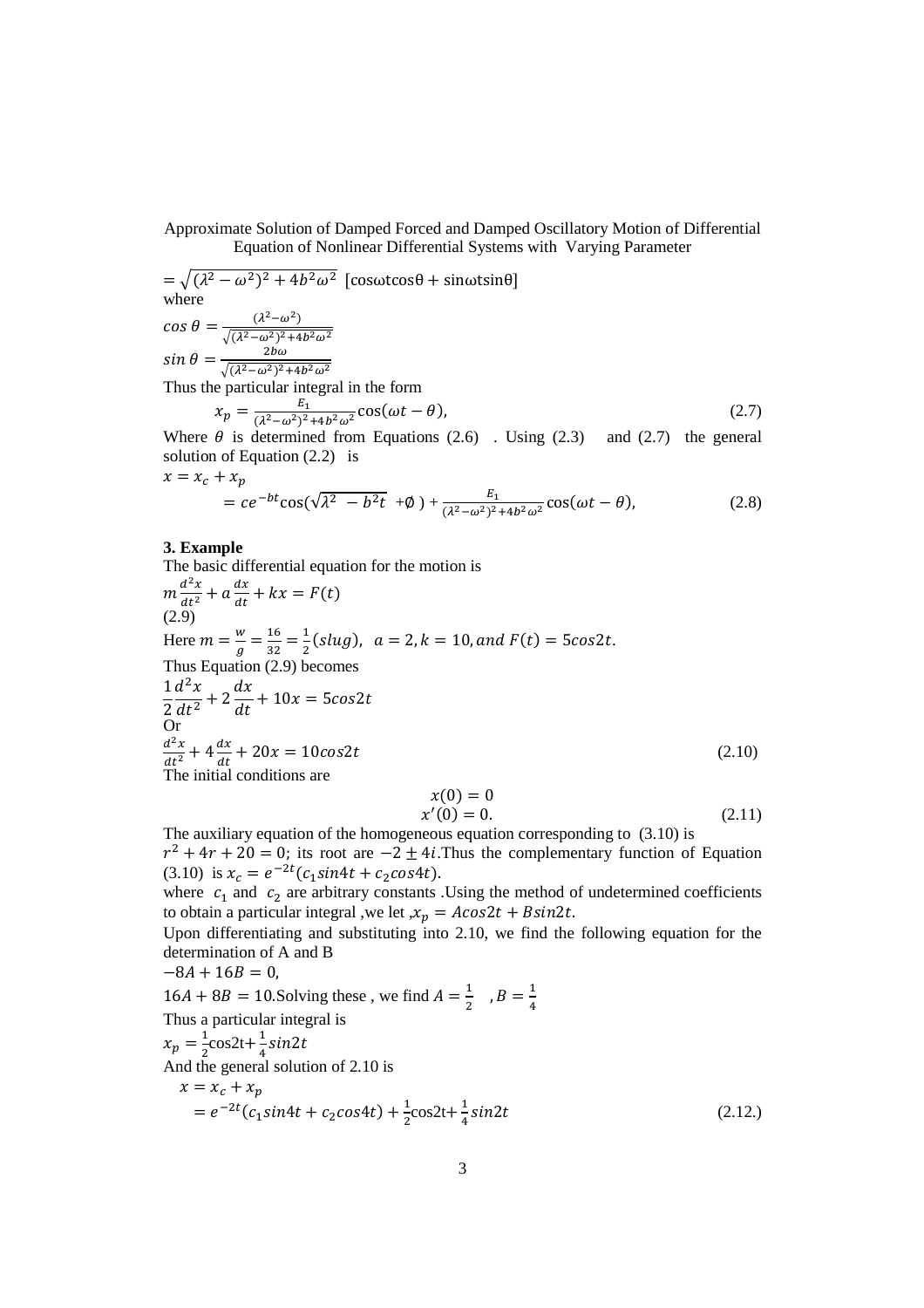## Md. Asaduzzaman, Rezaul Karim and Pinakee Dey

Differentiating (2.12) with respect to t, we obtain

$$
\frac{dx}{dt} = e^{-2t} [(-2c_1 - 4c_2)sin4t + (-2c_1 + 4c_2)cos4t - sin2t + \frac{1}{2}cos2t \tag{2.13}
$$

Applying the initial conditions (2.11) to Equations (2.12) and (2.13),we see that

$$
c_2 + \frac{1}{2} = 0,
$$
  
 
$$
4c_1 - 2c_2 + \frac{1}{2} = 0
$$

From those equations we find that  $c_1 = -\frac{3}{8}$ W ,  $c_2 = -\frac{1}{2}$ Hence the solution is

$$
x = e^{-2t} \left( -\frac{3}{8} \sin 4t - \frac{1}{2} \cos 4t \right) + \frac{1}{2} \cos 2t + \frac{1}{4} \sin 2t \tag{2.14}
$$

Let us write this in the "phase angle" form. We have first  $3sin4t + 4cos4t = 5\left(\frac{3}{5}\right)$  $\frac{3}{5}$ sin4t +  $\frac{4}{5}$ cos4t) = 5cos(4t – Ø), where  $cos\phi = 4/5$ ,  $sin\phi = 3/5$  (2.15)

$$
2\cos 2t + \sin 2t = \sqrt{5} \left( \frac{2}{\sqrt{5}} \cos 2t + \frac{1}{\sqrt{5}} \sin 2t \right) = \sqrt{5} \cos (2t - \theta)
$$
  
where  

$$
\cos \theta = \frac{2}{\sqrt{5}}, \qquad \sin \theta = \frac{1}{\sqrt{5}}
$$
 (2.16)

Thus we may write the solution (3.14) as

$$
x = -\frac{5e^{-2t}}{8}\cos(t - \phi) + \frac{\sqrt{5}}{4}\cos(2t - \theta),\tag{2.17}
$$

where are determined by Equations, respectively. We find that  $\phi \approx 0.65$  (rad) and  $\theta \approx 0.46$  (rad).

Thus the solution (2.17) is given a approximately by

$$
x = -0.63e^{-2t}\cos(4t - 0.64) + 0.56\cos(2t - 0.46)
$$

# **4. Program**

## **Figure under damped and undamped**

 $t=[0:0.001:15];$  $x=exp(-.15*t)*5.*cos(t)*(0.45^2-0.2^2)^(1/2);$ y=exp(-.15\*t)\*3.\*sin(t)\*(.45^2-.2^2)^(1/2); plot(t,x,'r-',t,y,'g-');

**Figure 1** 

t=[0:0.001:10];  $A=1;$  $f=4$ ;  $f1=2$ :  $y1 = -0.63 * exp(-2*t). *cos((f*t)-0.64);$  $plot(t,y1);$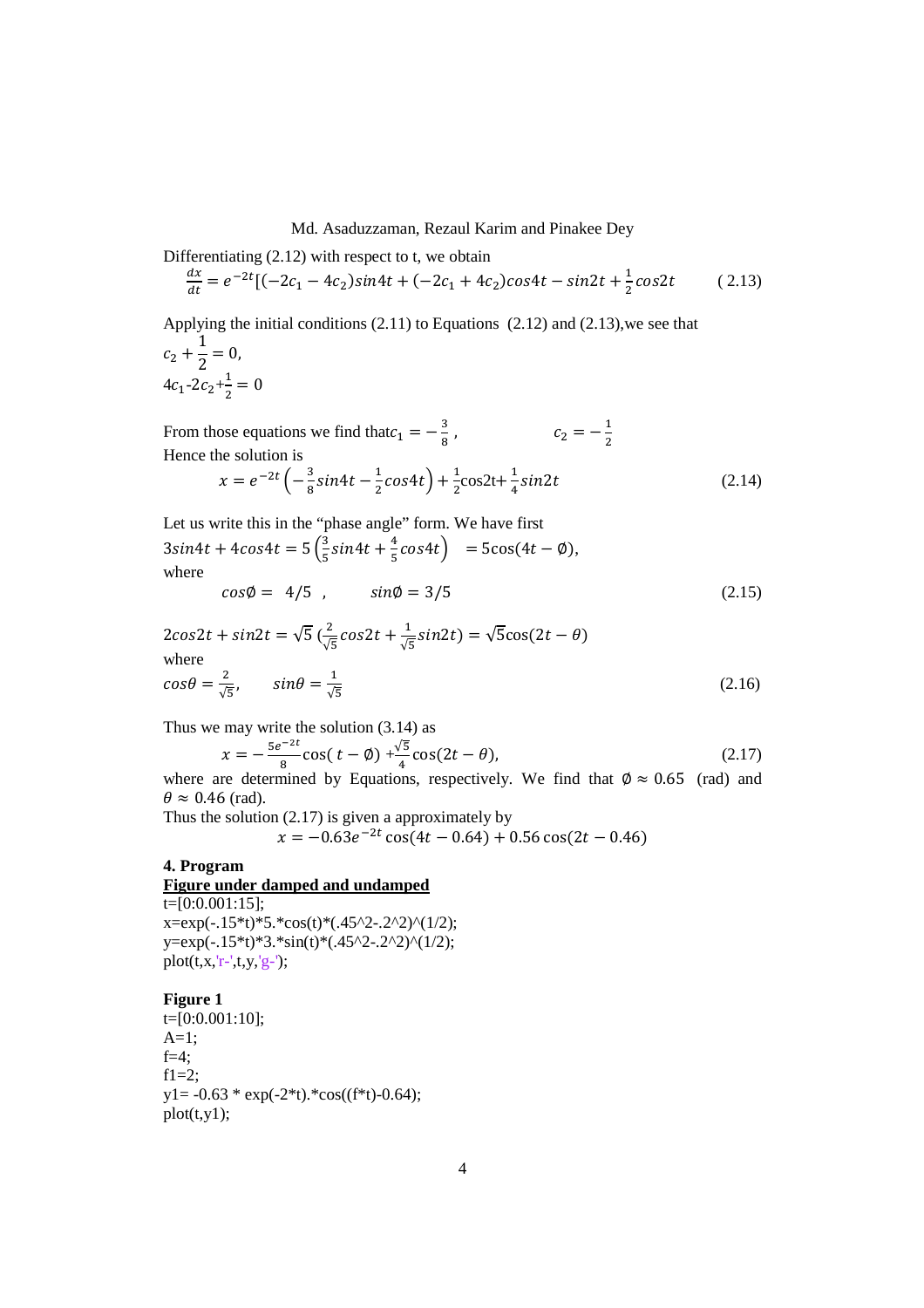Approximate Solution of Damped Forced and Damped Oscillatory Motion of Differential Equation of Nonlinear Differential Systems with Varying Parameter

#### **Figure 2**

t=[0:0.001:10];  $A=1$ ;  $f=4$ :  $f1=2$ :  $y2 = -0.63 * exp(-2*A)*cos((f*t)-0.64) + 0.56 * cos((f1*t)-0.46)$ ;  $plot(t,y2);$ 

#### **Figure 3**

 $t=[0:0.001:10];$  $A=1$ ;  $f=4$ :  $f1=2$ :  $y3 = -0.63 * exp(-2*t).*cos((f*t)-0.64) + 0.56*cos((f1*t)-0.46)$ ; plot  $(t,y3)$ ;

## **5. Results and discussion**

In order to test the accuracy of an approximate solution obtained by a certain perturbation method, one can easily compare the approximate solution to the numerical solution (considered to be exact). The term  $-\frac{5e^{-2t}}{8}$  $\frac{1}{8}$  cos(4*t* –  $\phi$ ) ≈ –0.63*e*<sup>-2*t*</sup> cos(4*t* – 0.64) is the transient term, representing a damped oscillatory motion. It becomes negligible in a sort time ; for example, for  $t > 3$ , its numerical value is less than 0.002. The term $\frac{\sqrt{5}}{4}$ cos(2*t* −  $\theta$ ) ≈ 0.56 cos(2*t* − 0.46).Is the steady-state term, representing a simple harmonic motion of amplitude  $\frac{\sqrt{5}}{4} \approx 0.56$  and period  $\pi$ . Its graph appears in the following fig. 1. The graph in fig. 2 is that of the complete solution  $(2.17)$ . It is clear from this that the effect of the transient term soon becomes negligible, and that after a short time the contribution of the steady-state term is essentially all that remains.



**Figure 1:** Damped oscillatory motion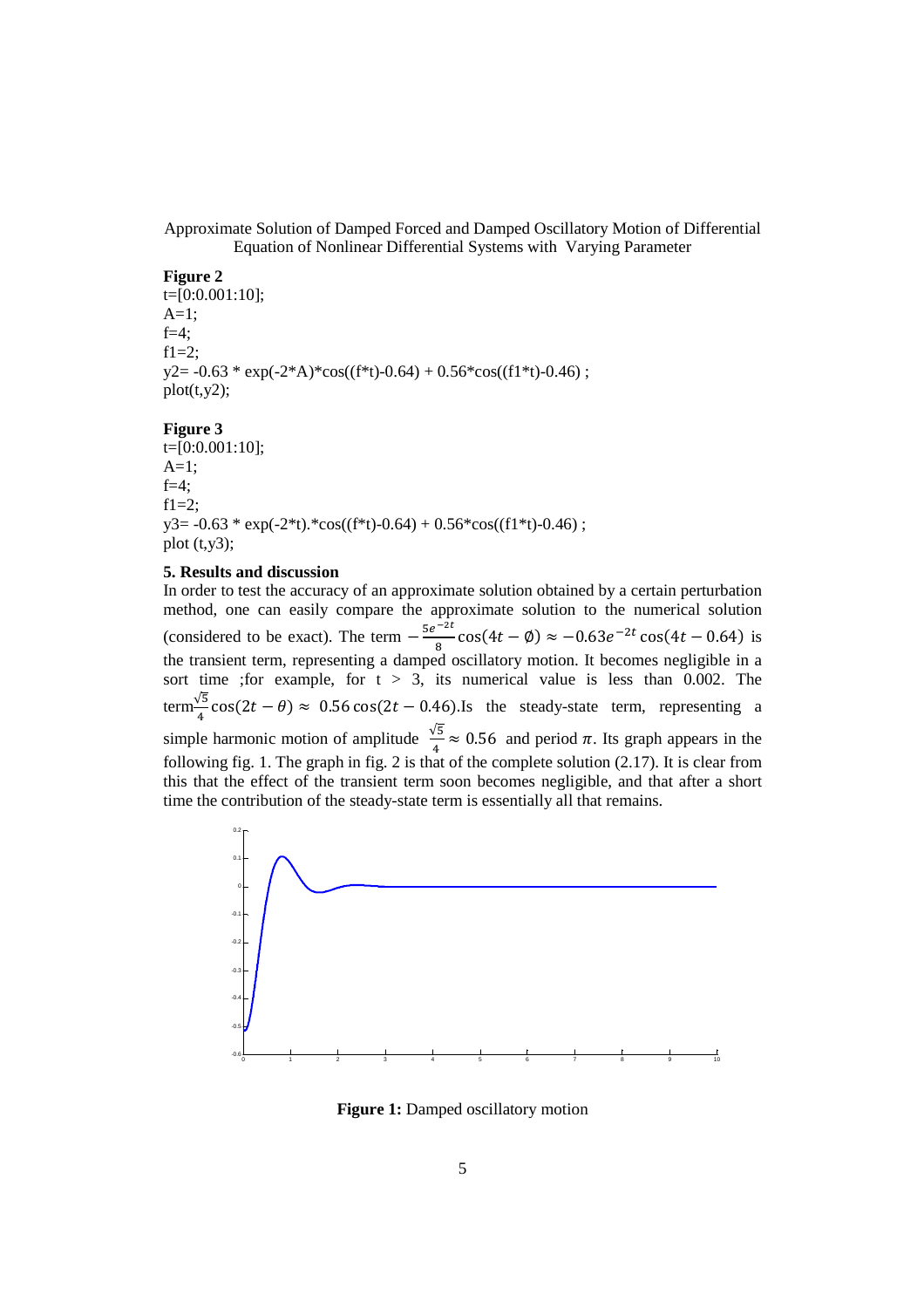#### Md. Asaduzzaman, Rezaul Karim and Pinakee Dey



**Figure 2:** Simple Harmonic motion



**Figure 3:** Complete solution of  $(2.17)$ 

#### **5. Conclusion**

In this Chapter a technique is developed for obtaining the solution of nonlinear differential systems under the action of external force. In general, the variational equations for the amplitudes and phase are solved by numerically. In this case, the perturbation method facilitates the numerical method. The method is applied to nonlinear differential systems in presence of external forces. Applying this method in an example and we find a solution. The solutions are obtained for initial conditions. Figures are plotted.

*Acknowledgements.* The Authors gratefully acknowledge the support provided by Department of Mathematics, Mawlana Bhashani Science and Technology University and also support Department of CSE, Ranada Prasad Shaha University, Narayanganj, Bangladesh. Also, the authors are thankful to the reviewers for their valuable comments for improvement of the paper.

## **REFERENCES**

1. J.C.Arya and G.N.Bojadziev, Time dependent oscillating systems with damping, slowly varying parameters, and delay, *Acta Mechanica*, 41 (1981) 109-119.